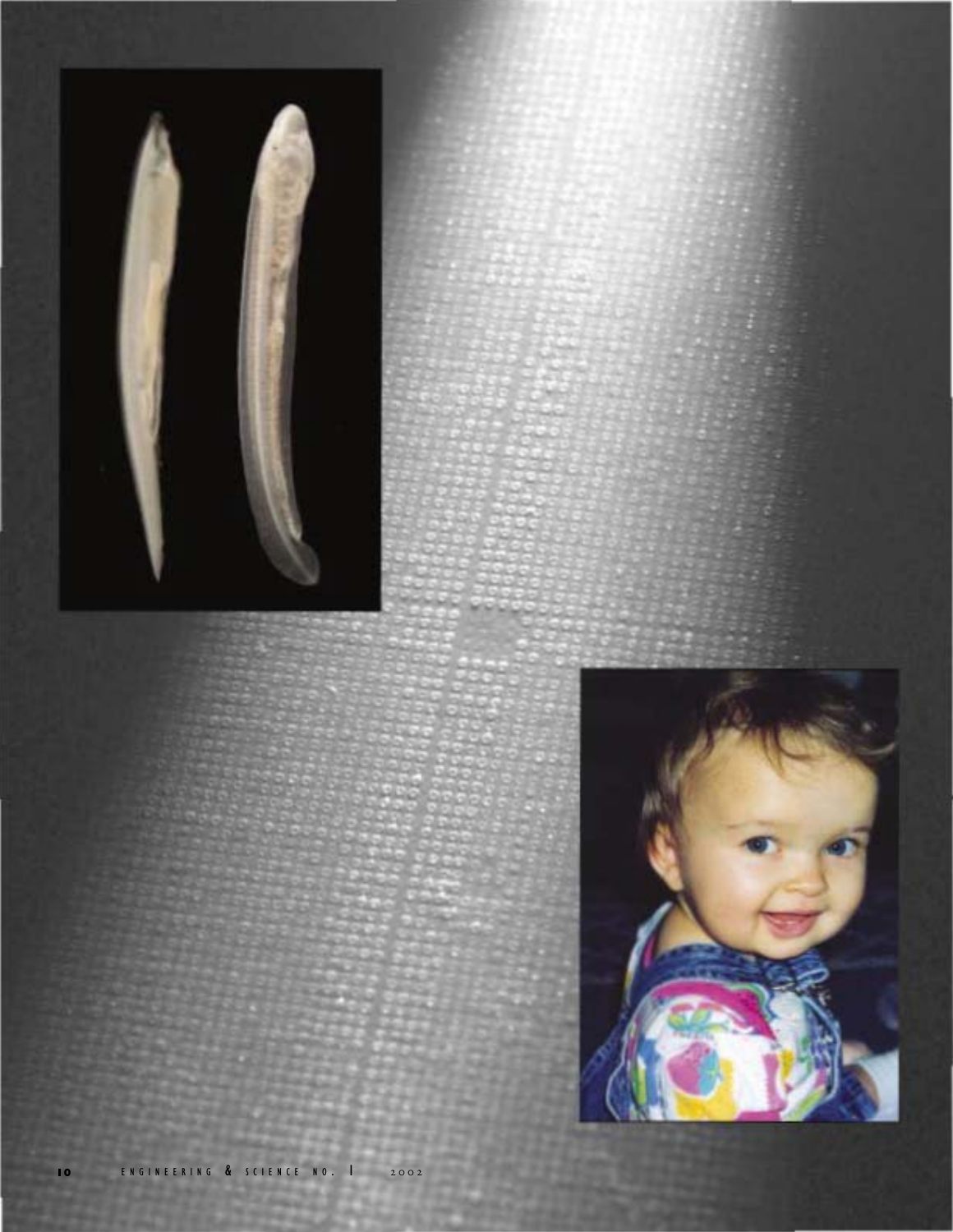# Tales of a Travelin' Cell

by Douglas L. Smith

**Top left: a juvenile amphioxus (left) and larval lamprey (right) look pretty similar, and very different from a human child. But lampreys are really much more like people than they are like amphioxuses. One big reason for this is a group of cells called the neural crest, some of whose genes (from a chicken) are seen in the background, arrayed in millimeter-sized doughnuts on a nylon filter.**

If Danny DeVito and Arnold Schwarzenegger can be twins, so too can the lamprey and the amphioxus—both are snakelike aquatic critters, but lampreys can be several feet long, while your average amphioxus tops out at a couple of inches. And if you looked at them when they were young, you'd swear they *were* twins. But the lampreys are vertebrates, albeit just barely—they are the simplest ones extant, and their backbones aren't even bone, but cartilage—and the amphioxus is the highest example of the next lowest branch of the chordate phylum. (The chordates are all animals with a hollow nerve cord down the back, regardless of whether they have a spinal column to keep it in.) The two species part paths as embryos when a group of cells called the neural crest appears in the lamprey, so Marianne Bronner-Fraser, the Ruddock Professor of Biology, studies those cells to address "two central questions in developmental biology: How do you build a complex adult organism from a single cell? And, how do species become different? Both are very difficult, very interesting questions."

The neural crest cells emerge from the nascent central nervous system—the brain and spinal cord—shortly after its formation. Their progeny fan out through the embryo to become most of the rest of the nervous system. These cells also form most of the skull and jaw bones—if it weren't for the neural crest, we (and cats and dogs and crocodiles and frogs and pelicans) wouldn't have faces. But only the vertebrates have them. "The amphioxus is our closest living invertebrate relative," says Bronner-Fraser. "It has a very nice nerve cord similar to, but much more primitive than, our spinal cord. Its head has structures called gill arches that, in vertebrates, fill with neural crest cells and become the jaws and facial structures. It fascinates me that the two embryos resemble each other so closely, but that the amphioxus lacks this one particular cell type."

Every embryo starts out as a single cell—a fertilized egg—that divides repeatedly to form a hollow ball of identical cells. In animals, the ball grows what looks like a belly button (an innie),

**life. The Chordata, or chordates, include fish, amphibians, reptiles, birds, and mammals in the vertebrate class. The amphioxus is one of the Cephalochordata, and the Urochordata include the sea squirts.**

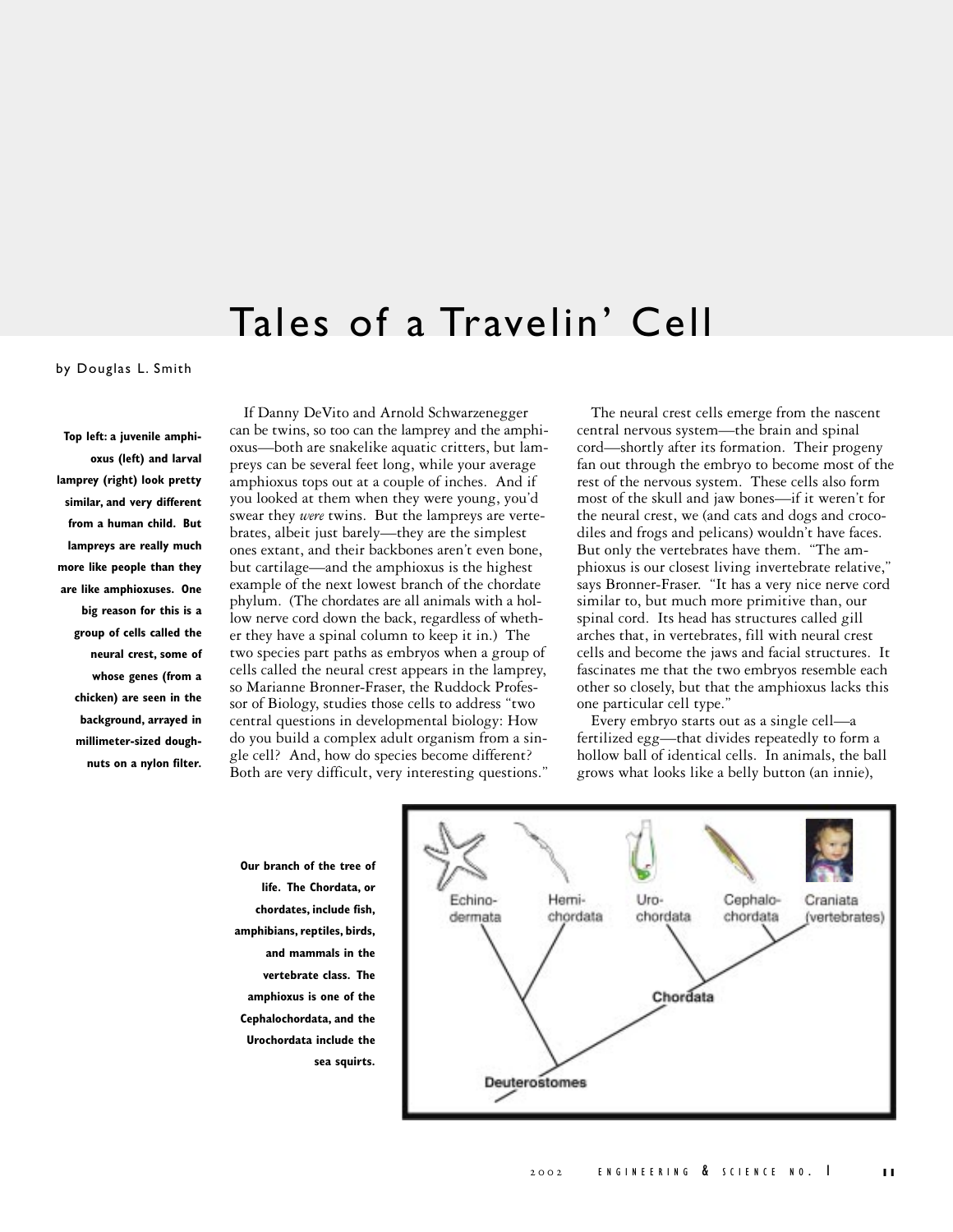

has been rolled up into the neural tube, which will become the brain and spinal cord. The tube zips itself shut from the head to the tail, with the neural fold cells being the teeth in the zipper. But they don't all remain teeth for long—as soon as the tube closes, some of them opt to become neural crest cells and promptly hit the road. "This one group of cells gives rise to cells that are as different as the bone cells in your face and the nerve cells in your guts," says Bronner-Fraser. "How they do it is a fascinating question, and really reflective of what's going on in the fertilized egg, where you have one cell that can give rise to all the cell types in the body. How does a cell decide whether to become a bone cell or a nerve cell? And how does it know where to go?"

Or, for that matter, how does an ectoderm cell decide to become a neural crest cell in the first place? Since the cells always form at the boundary between the ectoderm and the neural plate, Bronner-Fraser wondered whether a process called induction was at work. Induction is "a kind of conversation between two tissues" that results in the creation of a new cell type, and is a staple of embryology. Signaling molecules from one tissue (the skin) bind to receptors in an adjoining tissue (the neural plate), turning on genes in the receiving cells that transform them into a third tissue (the crest).

To find out whether induction was at work in the neural crest, postdoc Mark Selleck (now a professor at USC) put skin cells and neural plate cells together in a culture dish to see what would happen. And sure enough, neural crest cells formed at the junction. He repeated the experiment on chicken embryos, grafting little slivers of neural plate tissue under the skin in places it didn't belong. Says Bronner-Fraser, "We call this cut-and-paste biology. We do most of our work on chickens, because it's very easy to open up the egg, cut out bits of tissue, and move them around to different places. Then you can close the egg

**The main diagram shows the neural tube zipping itself shut from head to tail, with the embryo's head to the right. The neural fold is just getting started at the tail end of the diagram, while some neural crest cells up by the head have already taken their leave of the neural tube. The color codes show what developmental choices remain available to the cells along the way, with NT standing for neural tube, NC for neural crest, and EPI for epidermis. (Not all cells that end up the same choose their fate at the same time.) The inset at bottom right shows a series of cross sections through a single point along the neural tube as it closes, using the same color scheme.**

and then something really amazing happens. The cells in the immediate vicinity of the navel plunge down through it to become a second layer of cells that expands to line the inside of the ball, like a balloon being inflated inside a bottle. This inner layer then subdivides to form a third layer, and the ball elongates to become a hollow cylinder. The outer layer is called the ectoderm, which will form the skin and the nervous system. The middle layer, the mesoderm, will become muscles and some organs, such as the heart and kidneys. The innermost layer, the endoderm, forms the viscera. The neural crest cells, not surprisingly, come

from the ectoderm. While the cells on the ecto-

"This one group of cells gives rise to cells that are as different as the bone cells in your face and the nerve cells in your guts. How they do it is a fascinating question, and really reflective of what's going in the fertilized egg, where you have one cell that can give rise to all the cell types in the body. How does a cell decide whether to become a bone cell or a nerve cell? And how does it

know where to go?"

derm's outskirts (shown in blue in the inset above) will become skin, the cells in the central region thicken and change shape, morphing from sugar cubes into soda cans (yellow). The soda cans are called the neural plate, and this transformation marks the beginning of the nervous system. Like a rug being pushed up against a wall, the ectoderm begins to fold up into two parallel ridges where the plate cells and skin cells meet, and the line of cells (black) on the crest of each ridge will become the neural crest cells. The flanking sheets of skin cells move toward each other as the neural plate sinks between them, until the neural plate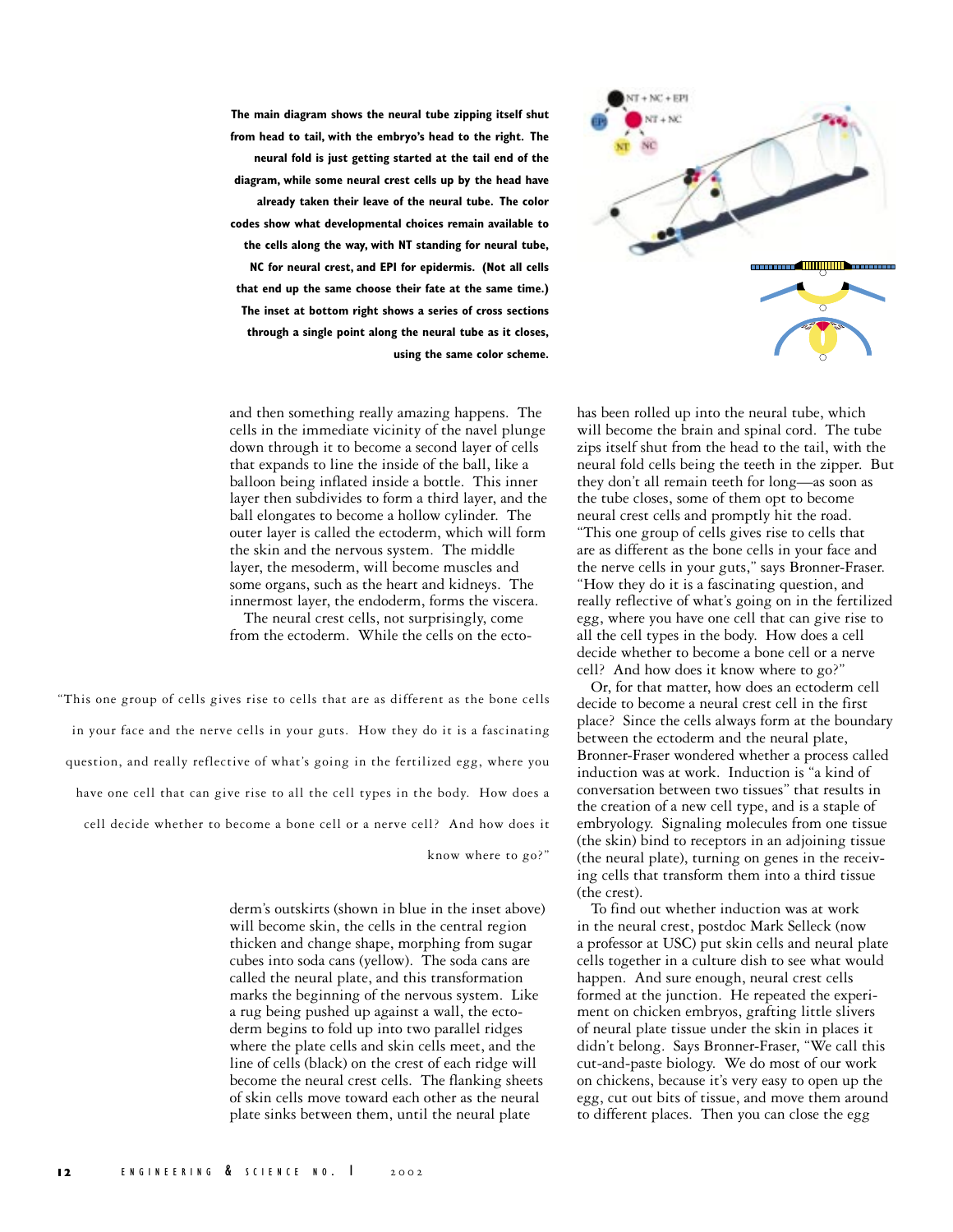



**Above: This piece of neural plate tissue was laid on a piece of skin in a culture dish. Neural crest cells (dark stain) formed wherever the two tissues touched.**

back up and the embryo will continue to develop very happily. So we can see if the cells will do something different if they're in a different place." But the result was the same—any time the two tissues met, they made neural crest cells. So the next step was to zero in on the responsible molecules.

Many signaling molecules are proteins, as are the receptor molecules, and a protein is manufactured in any given cell only when that cell's copy of the gene containing that protein's fabrication instructions is turned on. The interplay of protein and gene, stimulating the production of some proteins and inhibiting others, gives rise to the astonishing complexity of cells, and thus of life. Each protein and its corresponding gene share the

**Left: Postdoc Martín García-Castro demonstrates how to inject a chicken embryo under the microscope.**

same name, so to keep them straight, the genes' names are rendered in italics.

 "There are basically two strategies available," says Bronner-Fraser. "We can try to discover a brand-new molecule. Or we can just look in the refrigerator and pull out all the molecules that are known to send similar signals in other situations, and see if they're doing the job here as well. It used to be that everyone was finding new molecules right and left. Every journal you'd go to, there'd be reports of proteins with weird names like 'sonic hedgehog,' or called by various initials—BMP, FGF, and so forth. We envisioned that there were thousands of signal paths, each with its own protein, and everyone would get to discover one. I think the most disappointing discovery in the last five years has been the fact that there may be only a small number of signaling molecules that get used over and over and over again. Now every time you look in a journal, you see the same protein doing something different. So maybe a signal that somebody else discovered helps form the ear is important here, too. We call this the 'usual suspects' approach."

However, no jury will convict unless the suspect is in the right place at the right time. One such protein, called Wnt (pronounced "wint"), was found by postdoc Martín García-Castro to hang out in skin cells. The Wnts are actually a family of closely related molecules that are the vertebrate equivalents of a fruit-fly signaling molecule called "wingless." (Three guesses what goes wrong when you tamper with it.) The people who found the vertebrate version called it "int," and when the fruit-fly connection was made, the "W" was added to the name.

But Wnt could be an innocent bystander—it might be doing something else, or nothing at all. So García-Castro tried blocking its signal to see if the neural crest cells would form without it. By flooding the cells with a Wnt inhibitor, he overloaded its receptors and basically crashed the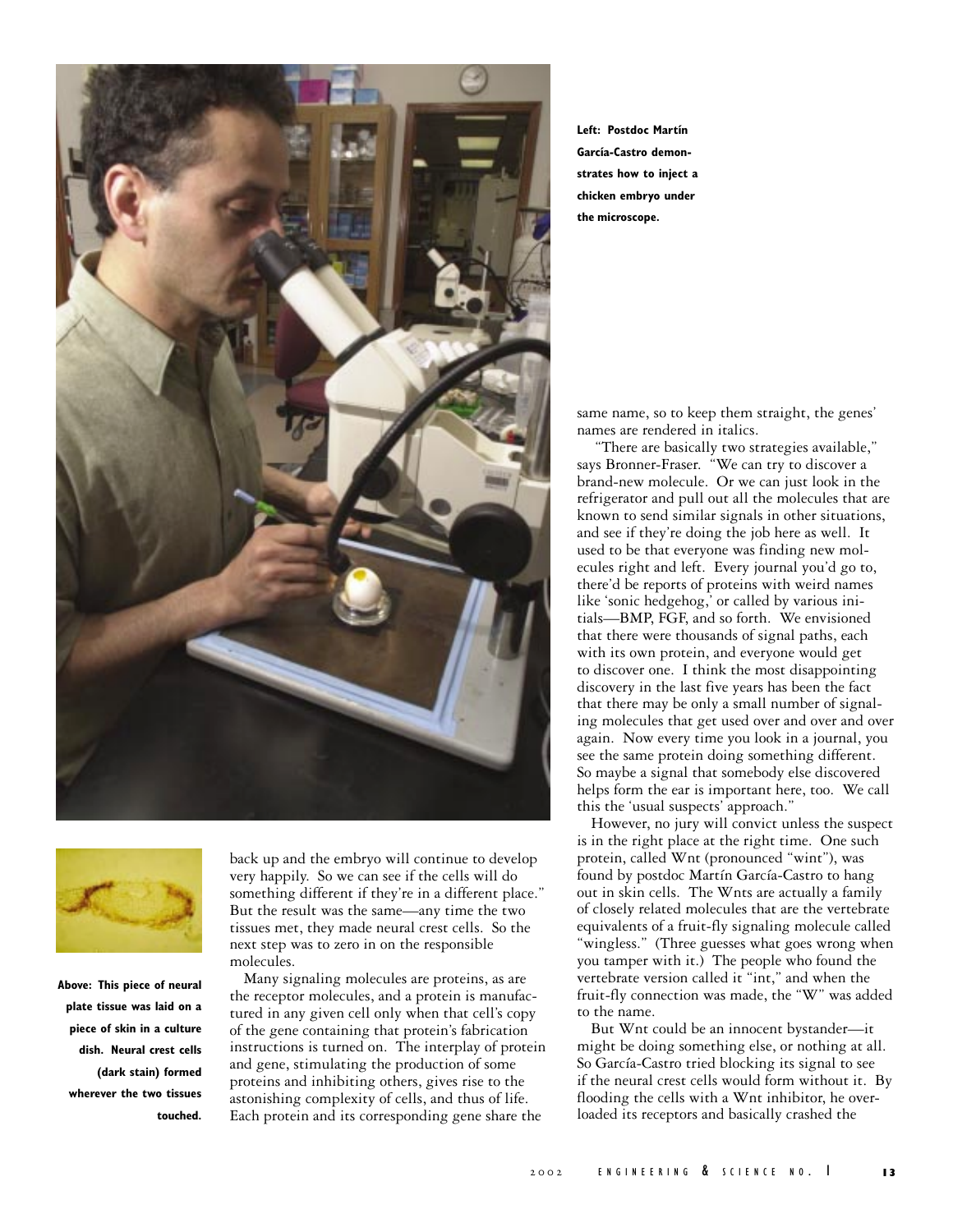A gene need only be active at a very low level to be involved in a cellular

change, so its mRNA may only show up once or twice. In order to be sure of

finding such a needle, you have to pitch a ton of hay.

system. And behold, no neural crest cells.

Just one more piece of evidence was needed to nail down the case—was Wnt on its own sufficient to make neural crest cells? To find out, García-Castro added it to bits of neural plate tissue in a culture dish. The neural crest cells appeared and promptly set out for a stroll, just as if they were back home in the embryo. And to be sure he wasn't falling victim to cellular identity fraud, he checked their IDs with several molecular markers.

The fact that Wnt is both necessary and sufficient to make neural crest cells doesn't mean that it is the only thing involved in an actual organism. "This is just the tip of the iceberg," says Bronner-Fraser. "To generate a different cell type, all kinds

 **Right: Neural crest cells (dark) are springing into being along this chicken embryo's neural tube, except for where a Wnt inhibitor was applied. The cells were made visible with a dye molecule attached to a DNA sequence that was designed to bind to the mRNA for slug, a gene known to be active in neural crest cells. Whatever cells have that gene turned on will produce that mRNA and take up the dye. Below: Adding Wnt to neural plate tissue in a culture dish (right) was like firing a starter's pistol: a whole bunch of cells suddenly took off for parts unknown. No Wnt, no wanderlust (left); the cells remained neural plate cells and stayed home. Both samples were stained with HNK-1, a non-specific agent that binds to many tissue types.**





of changes must occur within that cell." Each of those changes is reflected by changes in the inventory of proteins found in the cell, each of which is the product of some gene. So postdoc Laura Gammill is trying to catalog the lot of them, using techniques developed for genomics.

Genomics, also called the "new biology," uses highly automated equipment to look at thousands of genes at a time and analyze their sequences or figure out their functions. In this case, Gammill collected all of the mRNA from some chicken embryos that were forming the neural crest. (Messenger RNA, or mRNA, is the molecule made by an activated gene that carries the gene's instructions to the cellular machinery.) She then made DNA copies of each piece of mRNA, and inserted each copy into a bacterium. Each bacterium was separated out into its own culture dish, and grown until its zillions of offspring had churned out usable amounts of that mRNA copy. Then a robot in the Genomics Technology Facility at the Beckman Institute daubed a little dollop from each dish onto hybridization filters, which are nylon membranes  $8^{1\!\!}/_2$  inches square. Biologists call this a "macroarray," and they're not kidding the Q-Bot can do 15 filters at a time (it takes several hours), and each one holds 18,432 spots. Gammill used eight filters, or 150,000 spots.

Only a few of these spots will hold anything interesting. You'll get several thousand spots containing a copy of a gene that does some vital but irrelevant thing like enabling the cell to divide, for example. That gene is turned on full blast, and the cell is cranking out its corresponding mRNA. But a gene need only be active at a very low level to be involved in a cellular change, so its mRNA may only show up once or twice. In order to be sure of finding such a needle, you have to pitch a ton of hay.

Thankfully, there's a way to toss out most of the hay. DNA is a double-stranded molecule, with the letters that contain the genetic informa-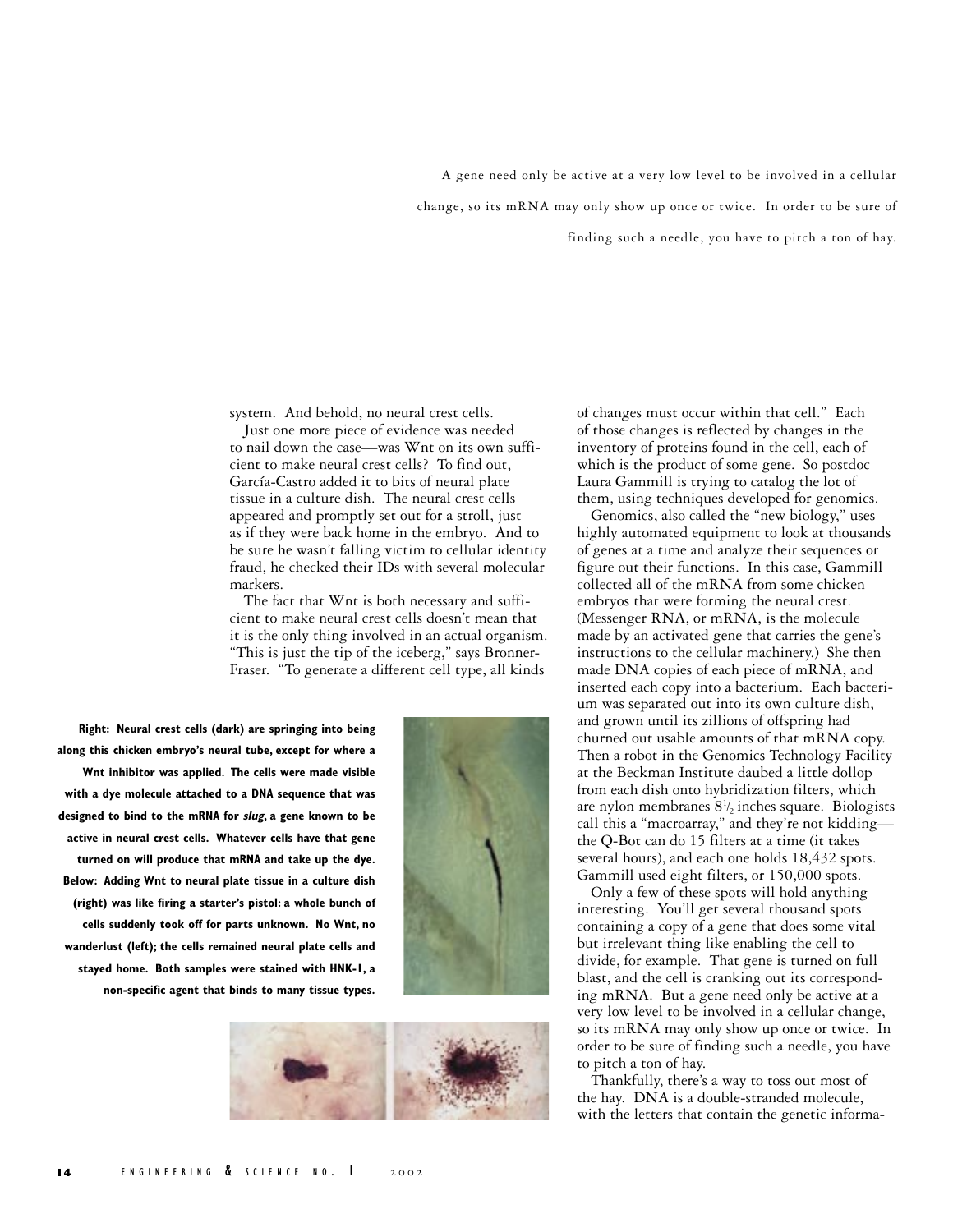**Right: Research Assistant Ted Biondi of the Genomics Technology Facility prepares plates for the Q-Bot. Each plate has 384 wells, each of which contains mRNA from a different culture dish. The Q-Bot picks up and deposits samples from all the wells at once—still, it takes 48 plates to cover a filter. Below: Postdoc Laura Gammill watches the Q-Bot at work in its sterile cabinet.**





tion arrayed in sequence along one strand. Each letter on this strand will bind only to its complementary letter on the other strand—As with Ts, and Cs with Gs. So Gammill sandwiched some skin and neural plate tissue together to induce neural crest cell formation, extracted the tissues' mRNAs, and made single-stranded DNA copies of them. Then she made a separate pool of singlestranded DNA molecules whose letters were complementary to mRNAs she had taken from skin cells and neural plate cells that were not in contact with each other. Any gene active in both the neural crest cells and the skin or neural plate cells—the common, uninteresting genes—would have a DNA strand in each pool. Stirring the two together allowed each such strand to find and bind to its mate. This double-stranded DNA was separated out, leaving the single-stranded neural crest DNA, which she then used to search for spots of matching mRNA on the filters.

Says Bronner-Fraser, "We went into this thinking, 'Well, when you generate a new cell type, what would you expect? Are 1,000 genes involved in this process, or 2,000?' We had no idea what the scale would be." She now thinks there are considerably fewer genes involved, but nobody really knows for sure.

Gammill has found about 100 genes so far, which she is running through a database to see if they resemble ones of known function. She comes up empty about 10 percent of the time, but many of the ones she's identified fall into groups related to cell proliferation and locomotion. Says Bronner-Fraser, "It's as if these cells are being generated so that they can quickly become migratory cells, which makes sense in hindsight, because the first thing they do is leave the neural tube." In other words, they're born with their knapsacks packed. They're good to go.

These itinerant cells thrust out long filipods literally "thread feet"—but not much is known about how they propel themselves. Says Bronner-Fraser, "The classic way to study how cells move is to put fibroblast cells—a type of cell found in connective tissue—in a flat dish, which probably doesn't relate really well to how cells move in embryos." Some of the genes Gammill found make proteins in the cytoskeleton, which is the scaffolding within a cell that gives it its shape. Changing from a regimented, immobile brick in a wall of tissue to a freewheeling, self-propelled blob in a lava lamp "obviously requires changes in the underlying structure of the cell, but it starts happening much earlier than we realized," Gammill says. Other genes she found encode proteins in the extracellular matrix, which is the gelatinous goop outside the cells that the neural crest cells grab onto in order to pull themselves along. "We do know that if you block some of these interactions, the cells don't do as well, but a lot of times they still get to the end point," Bronner-Fraser says. "So what makes them motile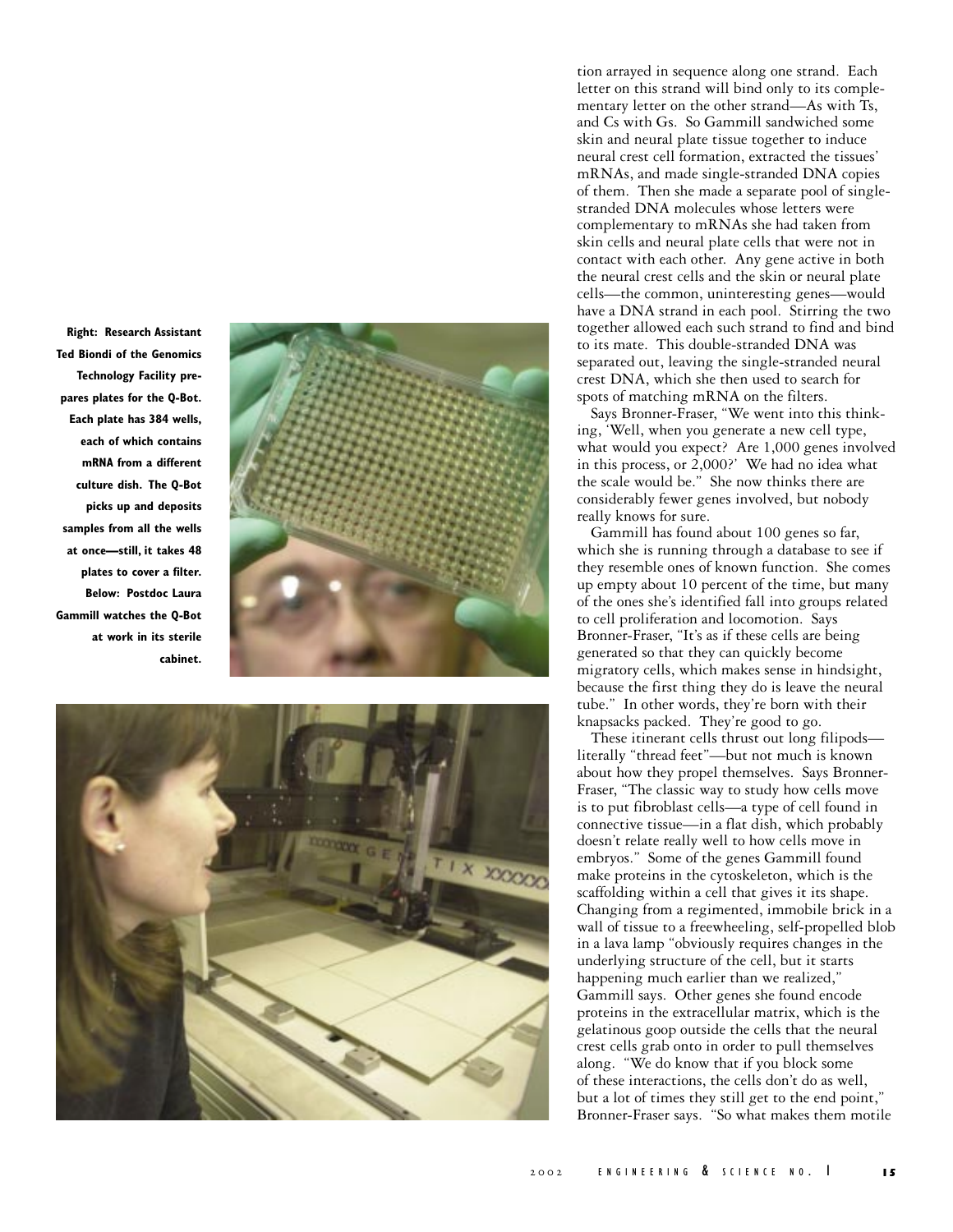

**The scale bars are (clockwise, from above) 100, 100, and 50 microns (millionths of a meter), respectively.**



is a really big question. I'm very interested in it, but I don't quite know how to get at it yet."

How they find their way is another good question. Bronner-Fraser is collaborating on that one with her hyphenate, Scott Fraser, the Rosen Professor of Biology and principal investigator at the Beckman Institute's Biological Imaging Resource Center, who makes movies of embryonic cells on the march. (In fact, his lab has developed a whole set of techniques for watching cells go about their business deep within opaque embryos, but that's another article.) Any individual cell can be tracked for as long as it remains on screen, and if you watch a lot of these movies, you'll notice that one cell frequently leads the way, making a path that the others follow. Says Fraser, "Sometimes they follow one another in a polite, well-behaved line—in what we call the 'English queue' mode and sometimes they just climb and claw all over one another to get to the front of the line. We call that the 'professional wrestler' mode." Some of the Fraser lab's movies are on the Web at http:// bioimaging.caltech.edu/neuralcrestpk.html; try movies 3 and 4. Says Bronner-Fraser, "Often, you'll see cells link to one another as if they're communicating. We didn't know they did that before." This leads to a whole new set of questions: What happens if you wipe out the leader? Will the next cell in line still know where to go? Will a new leader step in? "We went in thinking, 'These cells are smart. They always go to the right places.' Well, it turns out that a lot of the cues that keep them on track are not things that are saying, 'Hey, come this way,' but things saying, 'Stay away!'

For example, postdoc Cathy Krull in Bronner-Fraser's lab (now a professor at the University of Missouri) and Rusty Lansford, a senior research fellow in Fraser's lab, have discovered that an inhibitor molecule called ephrin funnels the outgoing neural crest cells onto a set of prescribed paths as they exit the neural tube. Without ephrin

**In these photo sequences from the Fraser lab, the neural crest cells are bright against the background tissue. What starts with a single neural crest cell (arrowed) in A becomes a mass exodus nine hours later in B. But even then you can track the cell(s) of your choice, as shown by the numbered circles in C through F. In G through J, the cells have been "embossed" to make them easier to see. As a column of cells (blue) marches off, a nearby cell (magenta) reaches out to touch the last cell in line, and then joins the parade.**



(or with an overdose of it), the neural crest cells overrun the surrounding tissue like a horde of lemmings. And Bronner-Fraser postdoc Maria Elena de Bellard has found that another inhibitor, called slit, keeps the wrong set of neural crest cells out of the viscera so that the right ones can enter and become the autonomic nerves in charge of your digestive tract. It now appears that neural crest cells can go anywhere they please unless they are specifically excluded, and, left to their own devices, they go wandering willy-nilly and wind up in all the wrong places. So they aren't smart cells that know where to go, but dumb cells that react to their environments.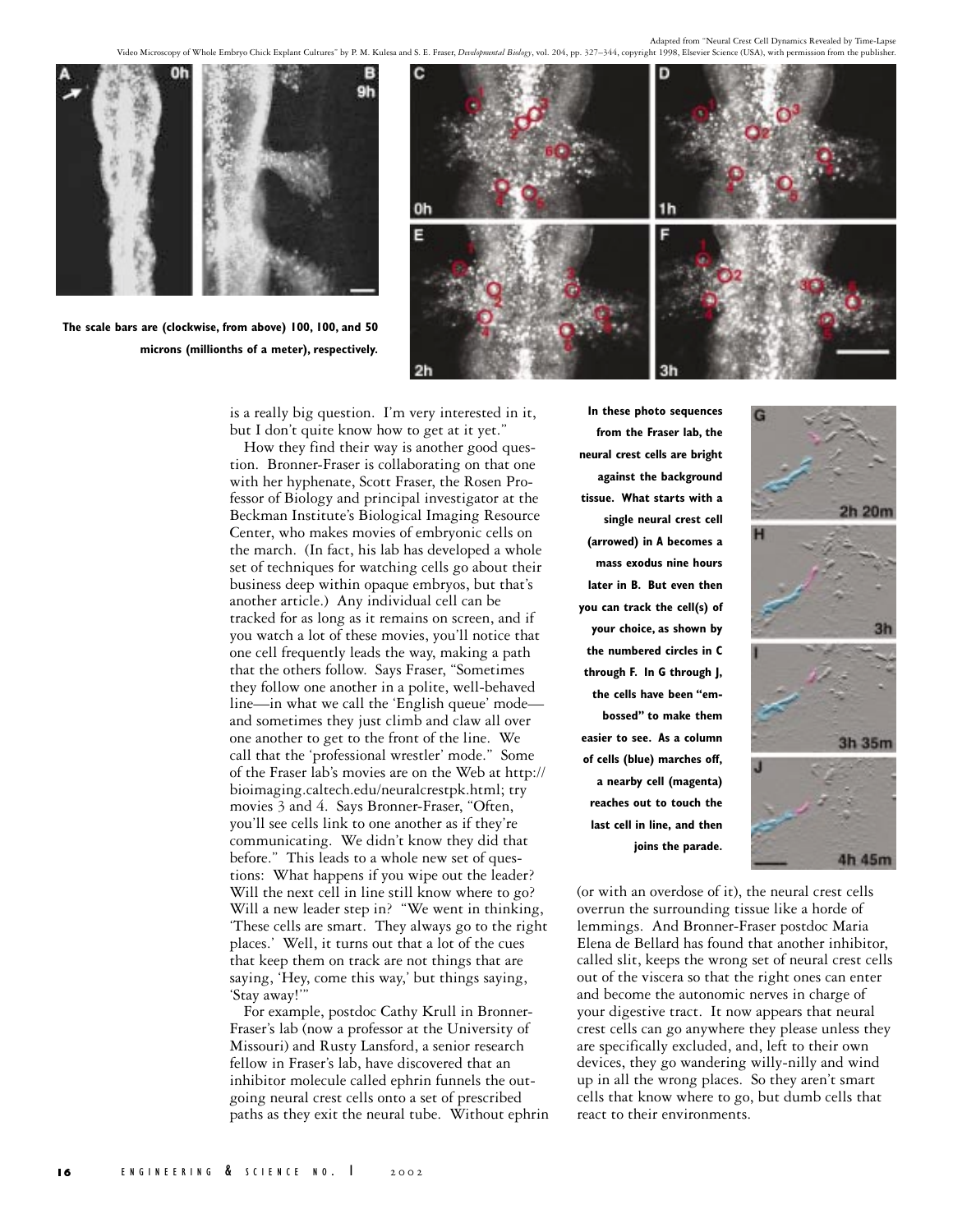**Postdoc David McCauley wades through a stream in northern Michigan in search of spawning lampreys. The lampreys are less concerned about being caught than finding a mate, so they are easily snagged by hand.**



Which may explain what happens when neural crest cells turn bad. "Many invasive cancers arise from cells of a neural-crest origin," says Bronner-Fraser. For example, some neural crest cells form the pigment cells, or melanocytes, in your skin. When they run amok, you get melanoma, which is a malignant cancer with a nasty tendency to spread. And there's neurofibromatosis, which some people think is what the so-called Elephant Man had. "An amazing array of tumors arise from these cells, and the fact that they are so migratory in the embryo makes you wonder if this contributes to their ability to become metastatic later. Some labs are looking at neural-crest-derived tumors and comparing their properties to neural crest cells, and it turns out that the worst tumors are the ones that most closely resemble the embryonic cells. We're doing the basic science on the neural crest cells, providing a point of comparison." Perhaps one reason for those cancers' invasiveness is that the molecular "Keep Out!" signs aren't present in adults. "More happens than that. Tumor cells can actually break down barriers that they may not have been able to as embryonic cells, so they're like superembryonic cells. But the fact that the environment is not embryonic probably contributes."

When the cell *is* in its proper environment, Bronner-Fraser says, "it's very heartening that we're finding a manageable number of genes, because we can now go back and test the function of the most interesting ones using classical bio-

**A lamprey and a two-foot lake trout.**



logical techniques." In other words, the researchers can inject the gene back into the embryo and see what it does, or block the protein's receptors and see what goes wrong, just as García-Castro did with Wnt. Or they can use various methods to turn the gene on and off and see what happens, like flicking a light switch to see which outlet it controls. And the gene array on a filter can be reused indefinitely, so you can go back to that filter at any time to try something new. Then, when you find a gene that intrigues you, you can go to the corresponding culture dish, where you now have it on tap.

Bronner-Fraser plans to make a series of genomic snapshots spanning the migration process. "We've only looked at the cells as they're getting ready to migrate, but we can ask what happens when they're actively migrating. Or when they're about to stop migrating—that is, how do they know when they've arrived? Maybe the stop receptors are missing on cancer cells. Genomics is an incredible tool that lets us explore the system in a much more complex way than we were able to before. It's very exciting because we can get answers that just weren't available to us even two years ago. So it's a great time to be in biology."

Beyond following the neural crest cells' life cycle, Bronner-Fraser's lab is trying to answer the larger question of how these cells evolved in the first place. This involves looking at the lamprey, which has them, and the amphioxus, which doesn't. Lampreys are the vampires of the high seas—they attach themselves to fish with their suction-cup-like mouths and drink their fill of blood before moving on. Says Bronner-Fraser, "They're slimy and they're horrible and they don't have much of a forebrain and they have this circular mouth, with teeth all around the edges. I wouldn't want to swim with them." But they do have one redeeming quality. "I gave a departmental seminar once," she recalls, "and Seymour Benzer [Boswell Professor of Neuroscience,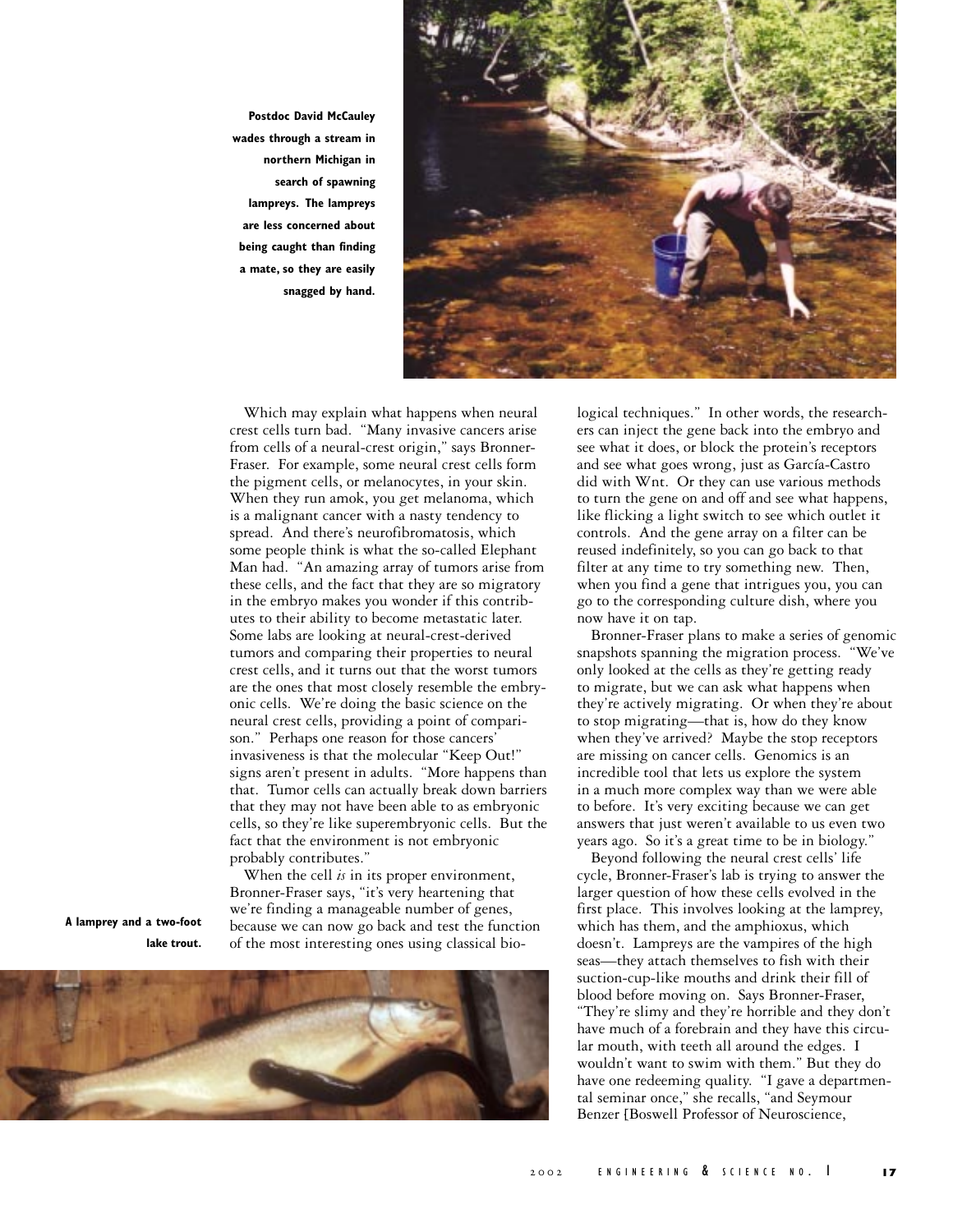**Right: In the developmental-biology equivalent of putting radio collars on cells, McCauley injected a dye called DiI into the neural-crest-forming region in the back of the head of a lamprey embryo in the early stages of neuralcrest-cell migration (top). Two days' time (bottom left) finds the cells en route to the mouth, which upper and lower lips, which they fill like a hand in a sock puppet. In higher vertebrates, these cells would become the jaws.**







**Below: The neural-crest-cell migration routes in lamprey and frog embryos. Both have mandibular (ma), hyoid (hy) and branchial (br) streams, so named for their destinations. The first two streams become facial cartilage in the lamprey and facial bones (green) in the frog. In both species, the hyoid and branchial streams surround the otic vesicle (O), which becomes the ear canal. The branchial streams become the branchial arches, a subset of the gill arches. (The "ba1" stream in the lamprey goes to the first, or headmost, branchial arch, labeled "B" in the frog.) Pouches of tissue, two of which are labeled "p1" and "p2" in the lamprey, lie between the gill arches. The neural tube is marked "nt," and "n" is the notochord, a stiff rod of cells found in all chordate embryos that acts as the backbone. Lamprey drawing by David McCauley; frog drawing by Senior Research Fellow Carole LaBonne after Roberto Mayor et al. "Development of Neural Crest in Xenopus," Current Topics in**

**Developmental Biology, vol. 43, 1999, Academic Press.**





Emeritus] got really excited. He said, 'I didn't know you worked with lampreys. Did you know that they're a delicacy?' It turns out that in Portugal they actually eat these things." Benzer even sent her some recipes, which she hasn't yet had the nerve to try.

Lampreys spawn in cold freshwater streams, and in the early 20th century they invaded the upper Great Lakes, where they've been wreaking havoc ever since. So postdoc David McCauley spends every June at the Great Lakes Fishery Commission's research station at Hammond Bay on the shores of Lake Huron. Says McCauley, "Their mission is to control the lamprey, so it's kind of odd—I'm trying to figure out how to raise them, while they're trying to kill them." Collecting lampreys is easy, he says. "The males build nests by moving rocks on the streambeds with their mouths—it's amazing how big a rock they can move—so you just walk down the middle of the stream and you'll come upon three or four lampreys in this shallow depression, the spawning nest, and you just grab 'em." He shucks all the eggs and sperm into one beaker—it's sort of like milking cows—swirls the beaker a few times and lets it sit for about 15 minutes. The fertilized eggs are about a millimeter in diameter, opaque,

> white, and yolky, so they're not the easiest things to work with. "But the nice thing is, they develop very slowly," says Bronner-Fraser. "Most organisms studied in developmental labs zebra fish, for example—develop really fast. So if you're interested in a particular stage, you might have to stay up all night to get to the stage you want. These guys develop so slowly that you could sleep for 12 hours and come back and still be all right."

The progeny of neural crest cells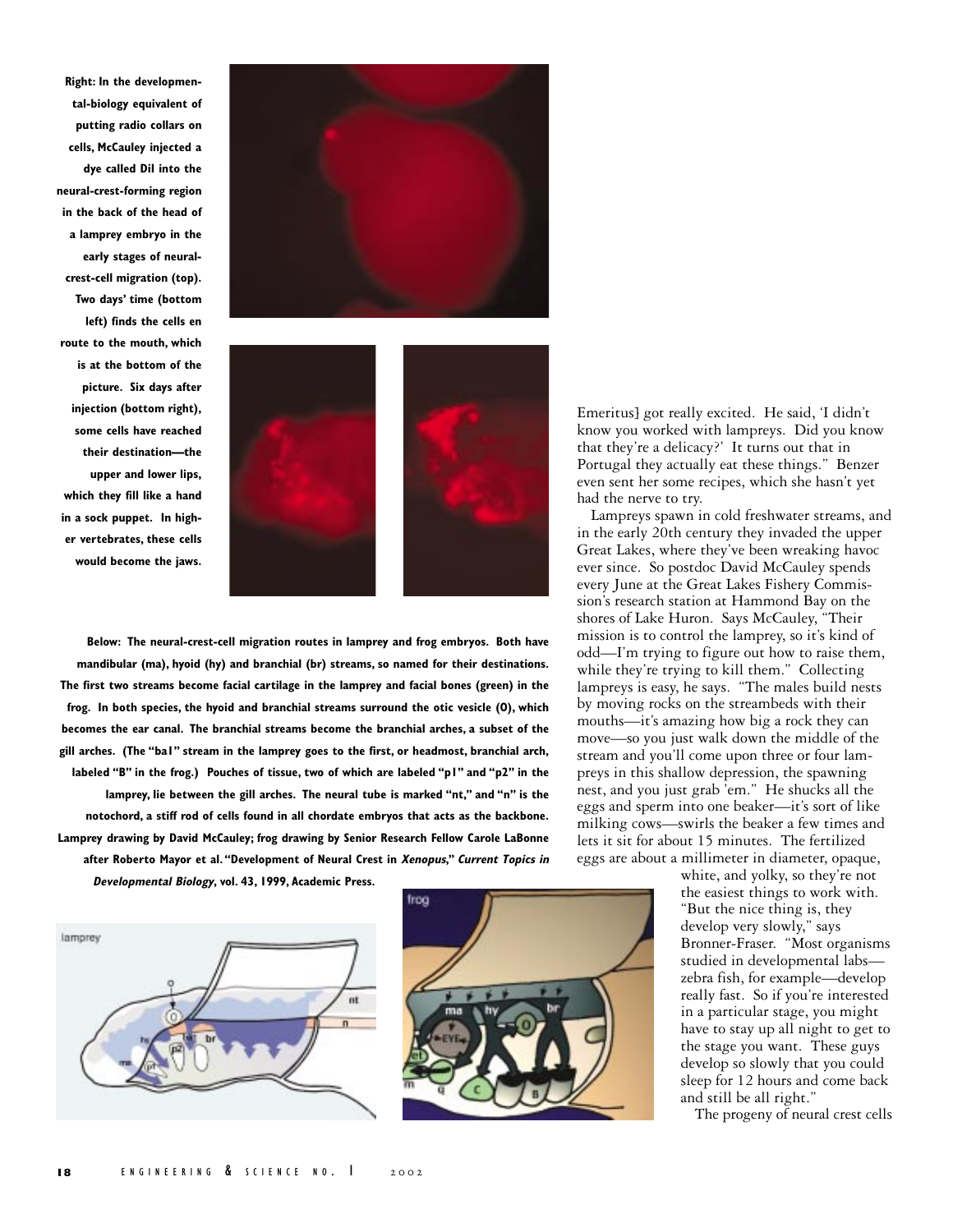**The green arrows show the different staining patterns for ap2 in the lamprey (left) and amphioxus (right). In the lamprey, ap2 appears in the neural tube (top) and gill arches (bottom). In the amphioxus, these structures are marked with red arrows, and ap2 is found instead in the brain (upper arrow) and the pre-oral pit.**





from different places along the neural tube wind up in different parts of the body, so McCauley traced their migration routes by injecting a dye called DiI into various locations down the length of the tube. DiI gets soaked up by the cell membrane from the extracellular fluid, so you can just squirt a tiny droplet under the skin—much easier than trying to get a hypodermic needle into an individual cell! Similar experiments on frog embryos had been done by Andres Collazo (now at the House Ear Institute) when he was a postdoc with Scott Fraser and, says McCauley, "the way lamprey cells migrate is not so different. The structures they give rise to are different—lampreys have no jaws, so lamprey neural crest cells give rise to cartilage in the branchial arches instead—but there are similar populations of cells going to

**Wading for amphioxuses in Florida. Linda Holland is second from right, with the white eyeshade.**



similar places. They just do different things when they get there." In other words, there's no gradual transition to neural-crest-cell-ness. The crest cells in the lowliest vertebrate have all the attributes of those in more sophisticated creatures.

So what happened between the amphioxus and the lamprey? Does the amphioxus also have the neural-crest-forming genes, and, if so, what are they doing? Grad student Daniel Meulemans found that a gene called *ap2*, which is essential to the formation of the neural-crest-derived facial bones and nerves, also shows up in the amphioxus. In fact, in the early stages of development, *ap2* does the same thing in both species—it's turned on in the epidermal cells that will become skin, but not those that will become the neural plate. Then it turns off for a while, and when it turns back on again, its role has changed. It shows up in the amphioxus's cerebral vesicle, which is what passes for a brain, and in the pre-oral pit, says Meulemans, "which is a weird gland that may be the amphioxus version of the pituitary."

"We found this to be true for almost everything that we looked at," says Bronner-Fraser. "It was as if the amphioxus had the whole array of genes that the vertebrates had, but they weren't using them in the same way." In order to make their new tissues, the vertebrates apparently co-opted existing genes and gave them new duties instead of creating new genes from scratch.

Just as lampreys draw McCauley to Lake Huron, Meulemans spends his summers in the wilds of Tampa, Florida, in search of his quarry. Adult amphioxuses live in shallow seawater, where they carpet the bottom, anchoring themselves in the mud by their tails and straining plankton from the murky water. To collect them, you need to filter feed as well—teams of people wade into chest-deep water armed with long-handled shovels, archaeologist-style sieves, and buckets. You shovel the mud into the sieve, and pick out the amphioxuses. "Tampa is the best place to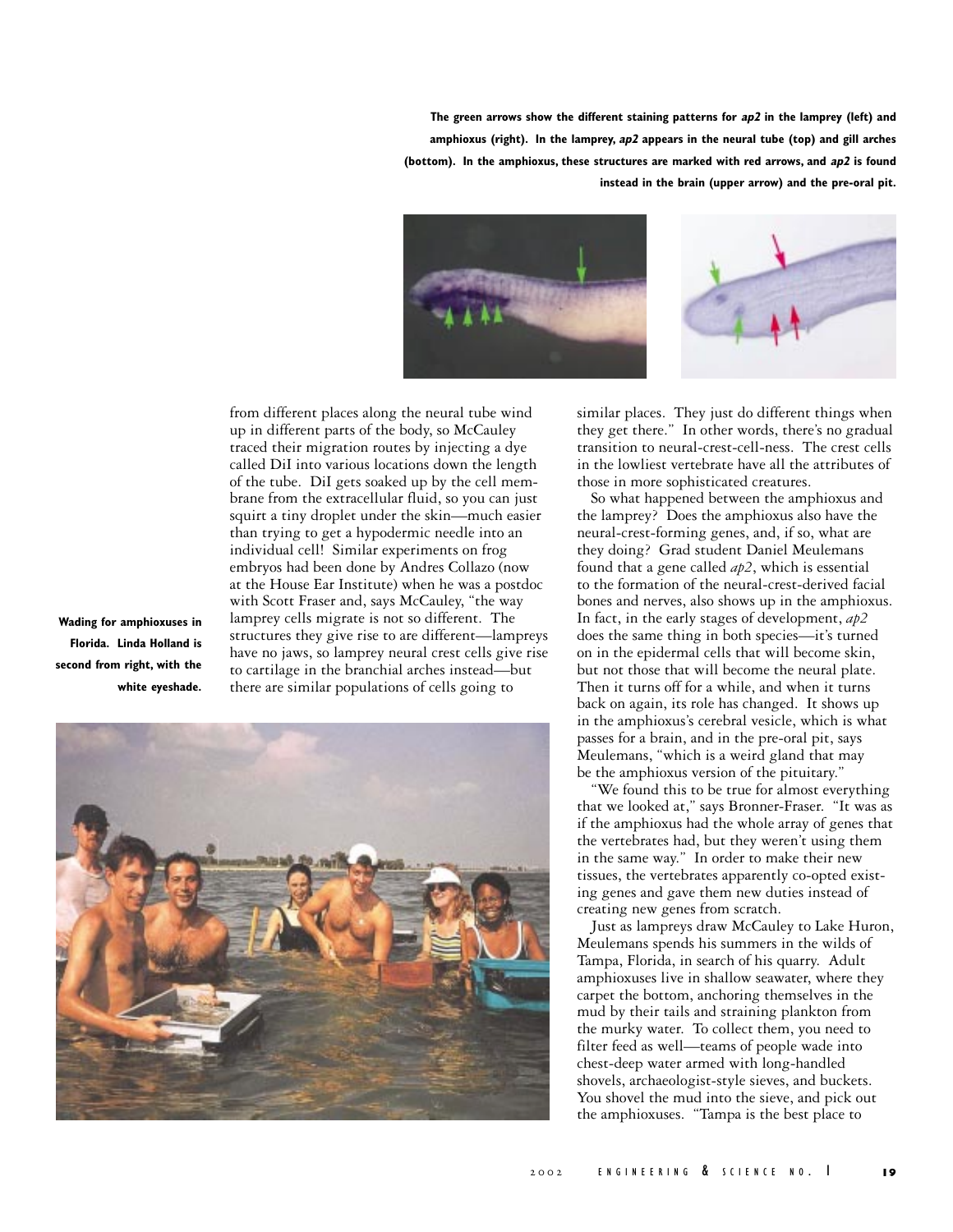**In 50 days, an amphioxus grows from a ball of cells to a mature couch potato, buried in mud up to its neck. Like a guy with an empty popcorn bowl, it gets up long enough to feed itself, rising to the tailward dashed line. It will even bestir itself enough to swim to a new spot now and then.**

## FIGURE NOT LICENSED FOR WEB USE

Figures by Nancy J. Haver from pp. 370 and 371 of *Embryology: Constructing the Organism*, edited by Scott F. Gilbert and Anne M. Raunio, Sinauer Associates, 1997.

collect them in the U.S. because their population density is so high, and Nick and Linda Holland have worked out the ecology and know just where to get them," says Meulemans. "It's a very cool event—the whole U.S. and European amphioxus community shows up to harvest them."

The Hollands, who are at the Scripps Institution of Oceanography in La Jolla, are the deans of amphioxus research, and have developed an electrostimulation method to induce the amphioxuses to spawn on cue. Still, the technique only works during breeding time—at night during the summer. Says Meulemans, "Traditionally, you'd collect them every day, then zap them in the evening and hope they're in the mood. They only spawn once, so if they do, you throw them back into the ocean. And if they aren't in the mood, you try them again the next night." But last year, Meulemans discovered that they would continue to spawn indefinitely every two weeks if he put lights over their tanks on a cycle that mimicked a midsummer's day. "So they do have potential as a lab animal, but it's hard to keep the plankton levels high enough for them to spawn without the nutrients polluting the tank at the same time. That's why they normally only spawn in the summer—there's lots of plankton."

The neural crest cells' reassigned genes are the first tool of war for the vertebrates. "The amphioxus doesn't have that, so all it can do is sit around and

filter feed. It retains its pacifist lifestyle."

(Lampreys are easier to raise in the lab, but like the salmon they prey on, once they spawn, they die. So the trick is to make them chill out. Literally. "Spawning is temperature-induced," says McCauley. "So if you keep them very cold5° C—they won't spawn. Their metabolism shuts down, and you can hold them in tanks for as long as you like." Then, when you're ready for an experiment, you just plop them into 15° water and you're off to the races.)

Amphioxus adults and lamprey larvae are both filter-feeding bottom-dwellers. Says Meulemans, "The crest-cell derivatives become important when the animal becomes predatory. They go into making things like the jaws, the muscular pharynx, and a better peripheral and sensory nervous system for faster movement and heightened senses." In other words, the neural crest cells' reassigned genes are the first tool of war for the vertebrates. "The amphioxus doesn't have that, so all it can do is sit around and filter feed. It retains its pacifist lifestyle."

The thing that allows the lamprey (and the rest of us vertebrates) to beat our gill arches into swords is a stretch of DNA called the *cis*-regulatory region, which lies just ahead of each gene. (See *E&S*, 2001, No. 3/4.) The *cis*-regulatory region contains binding sites for assorted signaling molecules that appear in various combinations in different parts of the embryo at different times and the sum of whose effects turns the gene on or off.

To try to understand how the genes' functions shifted, Meulemans took the *cis*-regulatory region from an amphioxus gene and coupled it to the DNA for a protein that caused the tissue to turn blue wherever the gene was turned on—what's called a "reporter gene" in the trade. He then injected this homemade gene into chicken embryos and applied an electric current across the neural tube in a process called electroporation. The current temporarily opened pores in the cell membranes, letting the DNA in. And because the DNA has a negative charge, it got pulled toward the positive electrode. So the new gene only entered the embryo's crest cells on one side of the tube, while the other side, with its original patrimony of chicken genes, served as the control.